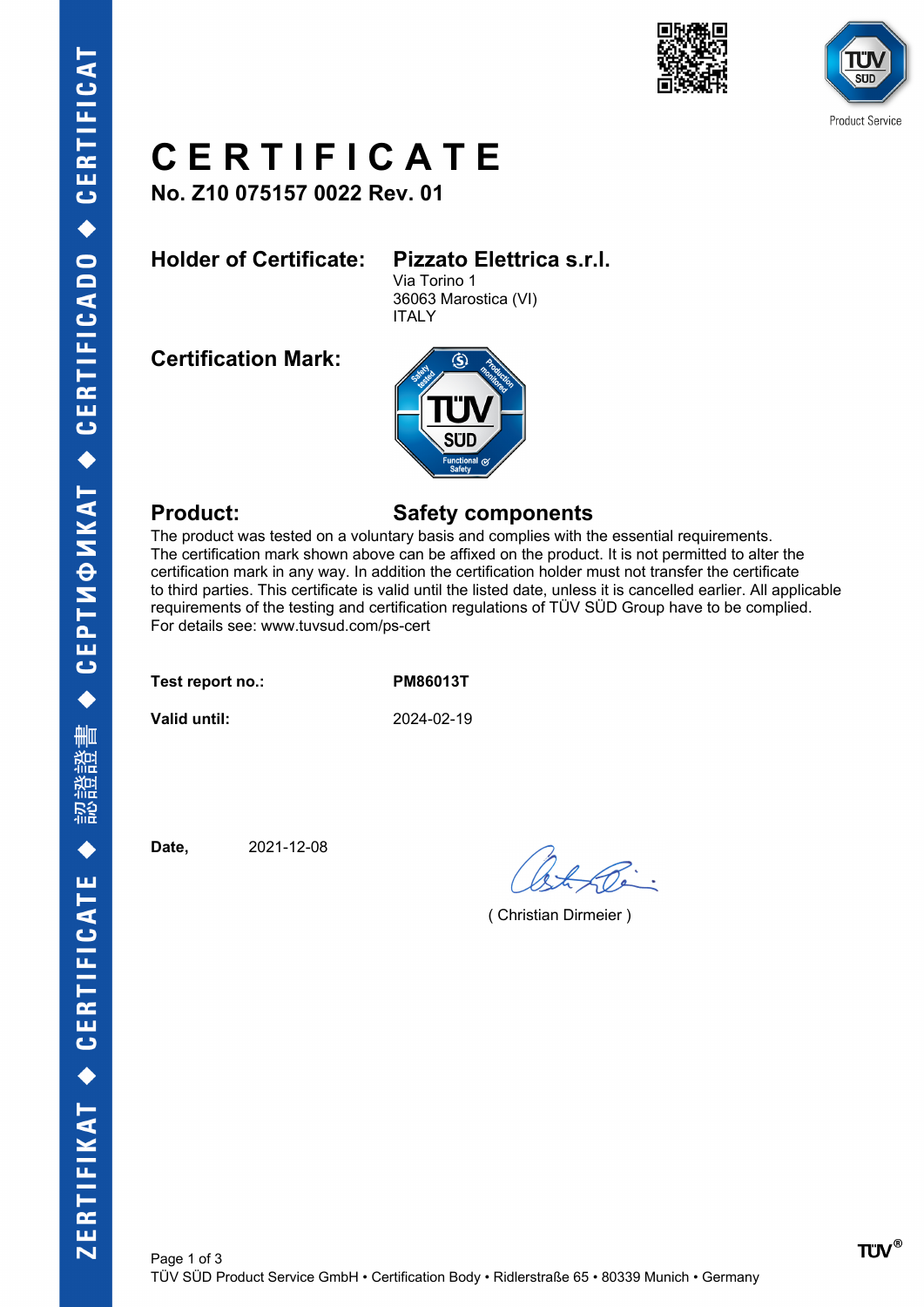

## **C E R T I F I C A T E**

**No. Z10 075157 0022 Rev. 01**

**Parameters:** Degree of protection: IP67, IP69K Ambient temperature: -20°C...+50°C Storing temperature: -40°C...+75°C

**Tested according to:**

2006/42/EC EN 60947-1:2007/A2:2014 EN 60947-5-2:2020 EN 60947-5-3:2013 EN ISO 14119:2013 EN 61508-1:2010 (SIL3) EN 61508-2:2010 (SIL3) EN 61508-3:2010 (SIL3) EN 62061:2005/A2:2015 (SIL CL3) EN ISO 13849-1:2015 (PL e, Cat. 4)

### **Model(s): Safety Sensor NG Locking Switch**

### **NG 2aabcdee-fffgggghhhhiiiijjjj**

with:

**2** Fixed code

**aa** Actuator head

- **D1:** Standard head
- **D5:** key operated auxiliary switch head
- **D6:** key operated auxiliary switch and anti-panic release push button head
- **D7:** anti-panic release push button head
- **D8:** key operated auxiliary switch and remote escape release head
- **D9:** remote escape release head
- **b** Functioning mode
	- **D:** Power to unlock
	- **E:** Power to lock
- **c** Inputs, outputs and programming
	- **2:** Two safety outputs OS1 OS2, Inserted actuator signaling output O3, Locked actuator signaling output O4, electro-magnet activation input I4
	- **3:** Two safety inputs IS1 IS2, Two safety outputs OS1 OS2, Inserted actuator signaling output O3, Locked actuator signaling output O4, electro-magnet activation input I4
	- **4:** Two safety inputs IS1 IS2, Two safety outputs OS1 OS2, Inserted actuator signaling output O3, Locked actuator signaling output O4, electro-magnet activation input I4 Actuator programming input I3
	- **5:** Two safety inputs IS1 IS2, Two safety outputs OS1 OS2, Inserted actuator signaling output O3, Locked actuator signaling output O4, electro-magnet activation input I4, Actuator programming input I3, EDM feedback input I5
	- **6:** Two safety inputs IS1 IS2, Two safety outputs OS1 OS2, Inserted actuator signaling output O3, device fault signaling output O4, electro-magnet activation input I4, Actuator programming input I3
	- **7:** Two safety inputs IS1 and IS2. Two safety outputs OS1 and OS2. Inserted actuator signaling output O3 (active low), device fault signaling output O4 (active low), electro-magnet activation input I4 or IE1 & IE2, actuator programming input I3.
- **d** Safety outputs activation mode
	- **1:** Activation of OS1 and OS2 outputs with actuator inserted and locked (guard locked)
	- **2:** Activation of the safety outputs with actuator inserted (guard closed)
	- **3:** Activation of OS1 output with actuator inserted and locked (guard is closed and locked) and IS1 active. Activation of OS2 output with actuator inserted (guard is closed only) and IS2 active. Mode 3 only: SIL 2, CAT2/PL d